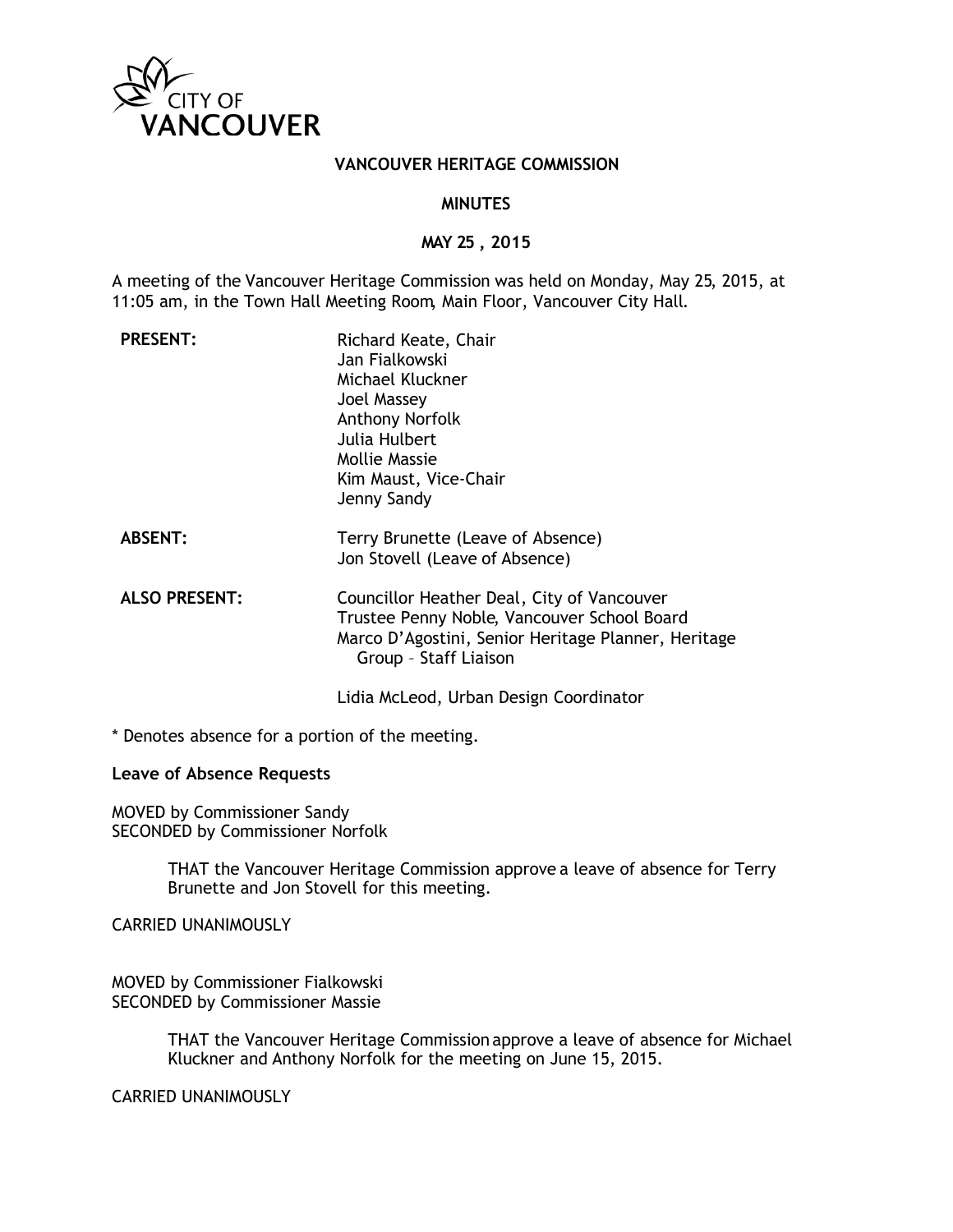# **Approval of Minutes**

MOVED by Commissioner Massie SECONDED by Commissioner Fialkowski

> THAT the Vancouver Heritage Commission approve the minutes from the meeting held May 4, 2015, as circulated.

CARRIED UNANIMOUSLY

# **1. Business Arising from the Minutes**

None.

- **2. Conservation Review**
- **(a) 2308 East 34th Avenue 'BK Grocery' VHR 'C' (proposed) DE#418712**

## **Issues**

- (i) SOS and eligibility for addition to the Register;
- (ii) Conservation Plan; and
- (iii) Support for the overall project.
- Applicants: Barry McGinn, McGinn Engineering & Preservation Ltd Richard Wittstock, owner
- Staff: James Boldt, Heritage Group

Staff reviewed the application and, along with the applicants, responded to questions.

MOVED by Commissioner Kluckner SECONDED by Commissioner Massie

> THAT the Vancouver Heritage Commission supports the recommendation to add 2308 East 34<sup>th</sup> Avenue to the Vancouver Heritage Register and requests that the Statement of Significance be referred to the SOS Subcommittee for revisions;

FURTHER THAT the Commission supports the development permit application and the conservation plan noting the following:

• the applicant consider design development for the attracted infill to make it a simpler form, and subservient to the heritage portion of the building.

CARRIED UNANIMOUSLY

*\* \* \* \* \**

*The Commission recessed at 11:35 pm and reconvened at 11:45 pm.*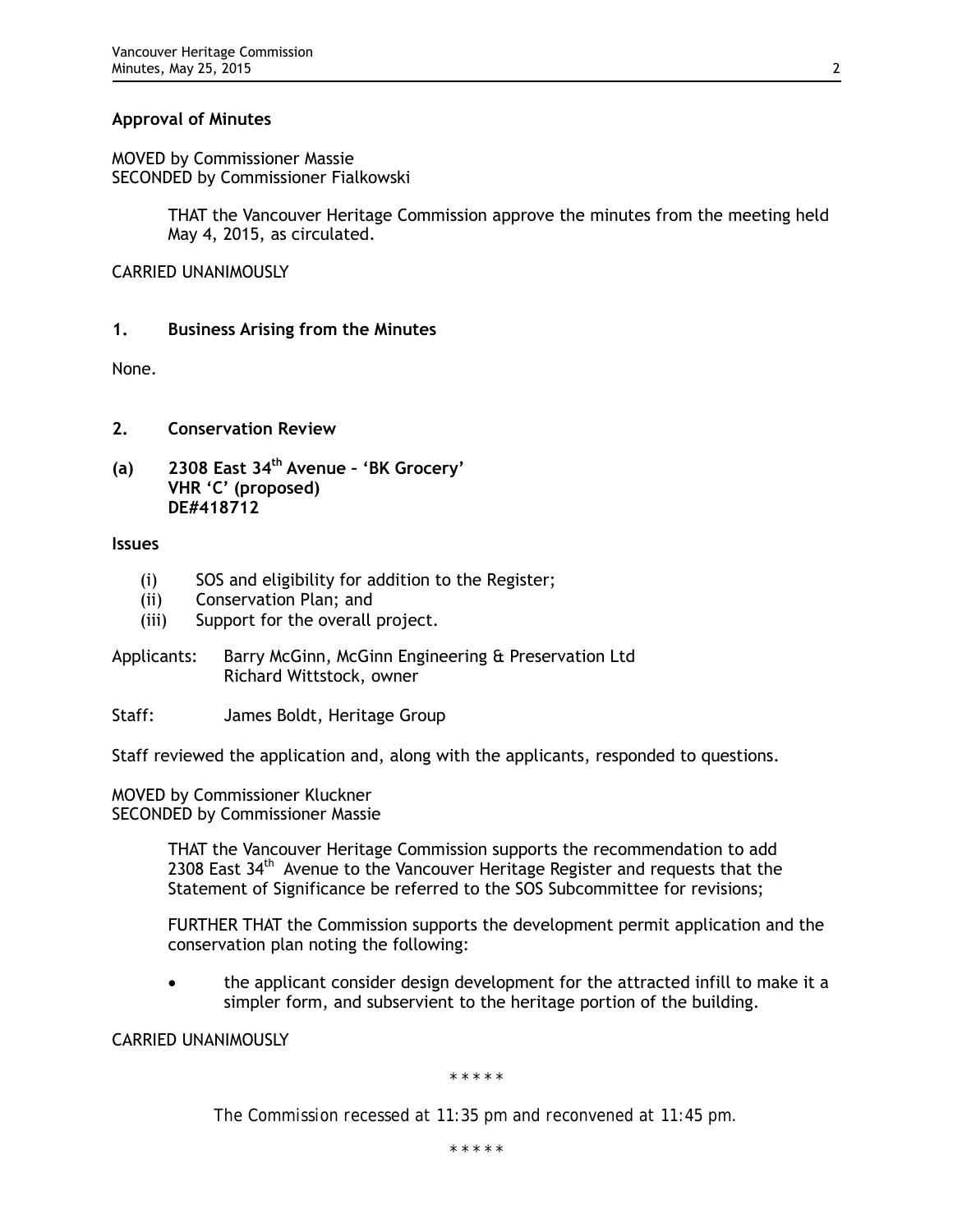# *VARY AGENDA*

*MOVED by Commissioner Keate SECONDED by Commissioner Norfolk*

> *THAT the Vancouver Heritage Commission vary the agenda to discuss the 1431 Haro Street application next.*

*CARRIED UNANIMOUSLY AND BY THE REQUIRED MAJORITY*

*Note: For ease of reference, the minutes are recorded in numerical order.*

## **(b) 1846 West 14th Avenue – 'Sutherland House' Proposed VHR 'C' DE#418671**

#### **Issues**

- (i) Conservation Plan;
- (ii) Overall support for the project.
- Applicants: Dee Spencer, Terra Firma Design Ltd. Andre Lessard, Dwehirst Lessard Consulting

Staff: James Boldt, Heritage Group

Staff reviewed the application and, along with the applicants, responded to questions.

MOVED by Commissioner Kluckner SECONDED by Commissioner Fialkowski

> THAT the Vancouver Heritage Commission reserves its support for the conservation plan and the development permit application for 1846 West 14<sup>th</sup> Avenue, the Sutherland House, noting following:

- the box windows located on the second storey of the front elevation be retained in favour of the new terrace and that the terrace, if not completely removed from the development application, be reduced to between the dormers;
- the chimney be kept or replicated as a character element;
- the original front door configuration be retained;
- the roof be replaced with cedar shingles;
- the applicant consider restoring the cross gable roof; and
- the applicant make further effort to maintain additional windows.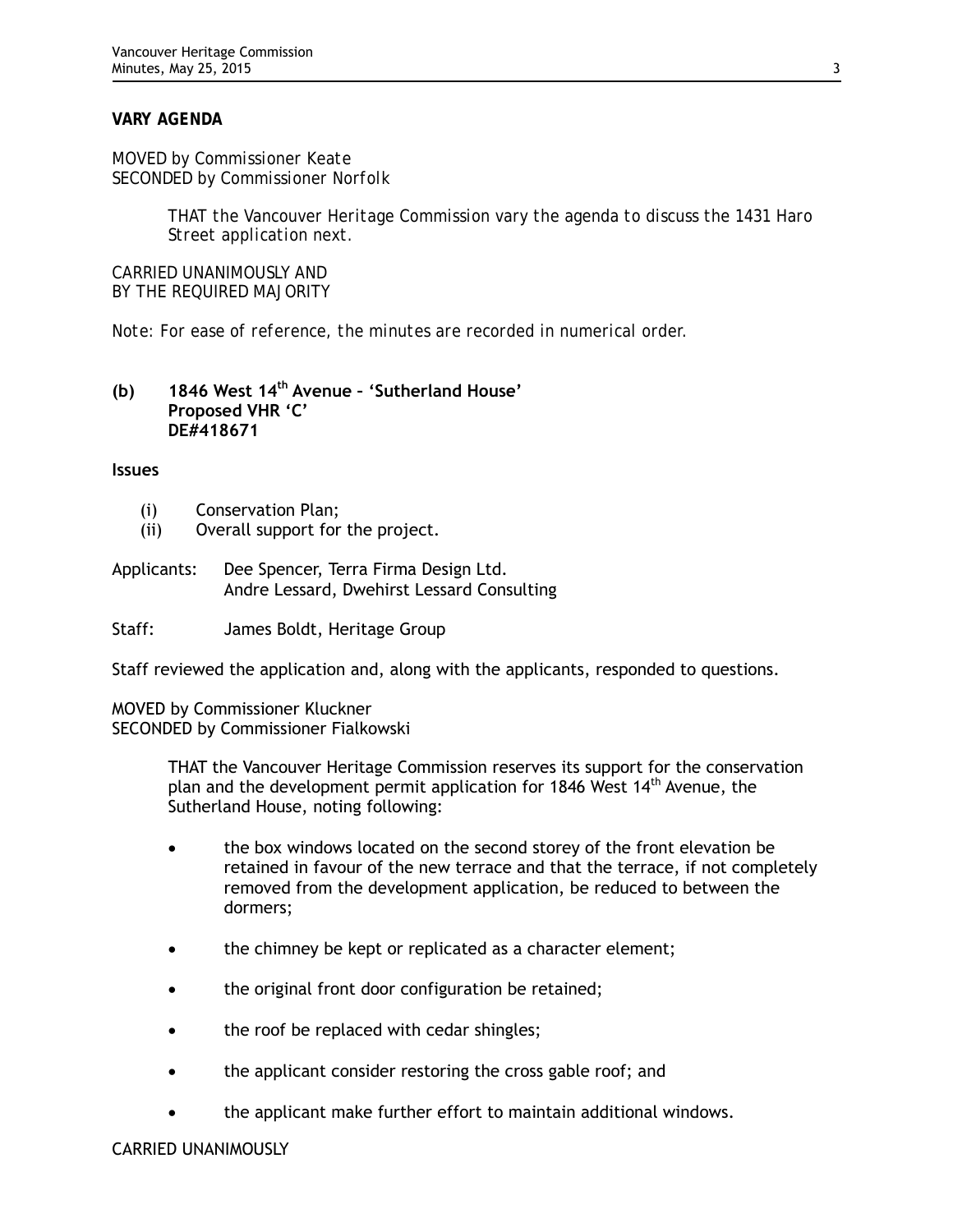## **(c) 1431 Haro Street – 'Lightfoot Residence' Proposed VHR 'B' DE#418712**

#### **Issues**

- (i) Conservation Plan;
- (ii) Overall support for the project.
- Applicants: Carman Kwan, Hearth Architectural Andre Lessard, Dwehirst Lessard Consulting

Staff: James Boldt, Heritage Group

Staff reviewed the application and, along with the applicants, responded to questions.

MOVED by Commissioner Massey SECONDED by Commissioner Norfolk

> THAT the Vancouver Heritage Commission supports the conservation plan and development application for 1431 Haro Street, the Lightfoot Residence, noting the following:

- the applicant use cedar shingles for the replacement roof; and
- the applicant consider reinstating the chimney as a non-functional character element;

FURTHER THAT the Commission requests that 1431 Haro Street be designated as a condition of approval.

## CARRIED UNANIMOUSLY

# **3. Statement of Significance and Vancouver Heritage Register Sub-committee Report**

The Staff Liaison reviewed the report from the Statement of Significance and Vancouver Heritage Register Sub-committee meeting of April 20, 2015, and responded to questions.

MOVED by Commissioner Massie SECONDED by Commissioner Norfolk

- A. THAT the Vancouver Heritage Commission supports adding the following building to the Vancouver Heritage Register as a B-listing:
	- 585 West 41<sup>st</sup> Avenue Oakridge Lutheran Church.
- B. THAT the Vancouver Heritage Commission supports adding the following buildings to the Vancouver Heritage Register as C-listings:
	- 2088 Charles Street Carlsen House
	- 523 Union Street Paddon House
	- 1447 East Pender Street.